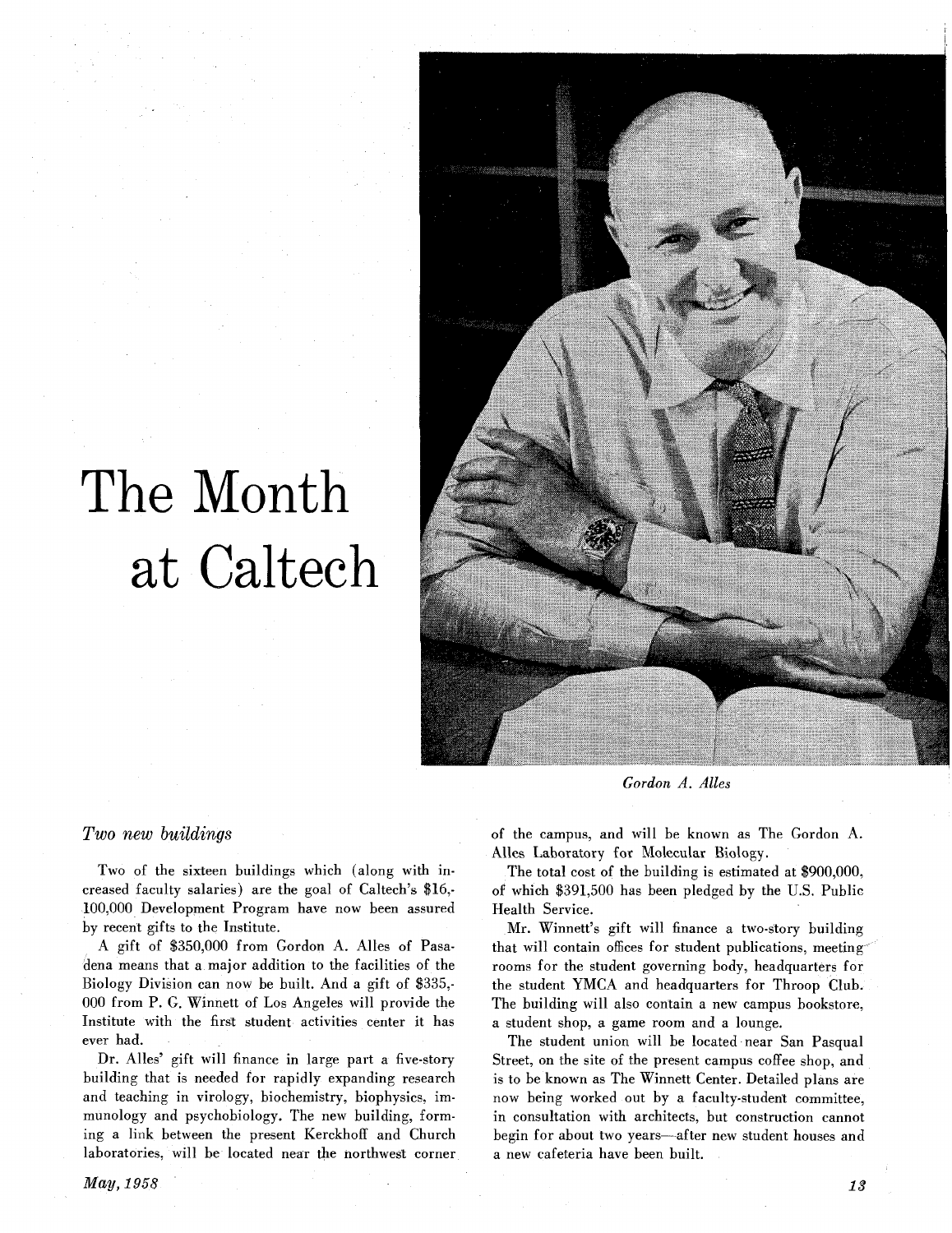Dr. Gordon A. Alles, chemist and pharmacologist, received his BS (1922), MS (1924), and PhD (1926) degrees from Caltech.

His major interest has been in natural and synthetic drug chemicals, with particular regard to the relations between their molecular structures and their biologic actions. He did early research on the isolation and properties of insulin, and has specialized in the study of the "sympathomimetic" drugs. In 1928, he discovered the physiological properties of benzedrine and contributed to its development as a drug. This drug and dexedrine, which was developed from the discovery, have had world-wide medical use as general brain stimulants.

Dr. Alles has been a research associate in biology at Caltech since 1939. Since 1931 he has been a lecturer in pharmacology at the University of California Medical School in San Francisco, and since 1951 he has been Professor in Residence of pharmacology at UCLA. From 1934 to 1951 he was consultant for Smith, Kline & French Laboratories.

Mr. Winnett, who has been a member of Caltech's board of trustees since 1939, is a native of Winnipeg, Canada, where he was born in 1881. He went directly from school into merchandising and was one of the founders of Bullock's Inc., in 1906. He was president of the corporation from 1933 to 1950 and has since been chairman of the board. He is president of the Bullock Foundation, the Winnett Foundation and the Santa Anita



*George W. Beadle, chairman of Caltech's Biology Division and winner of the 1958 Albert Einstein Commem-* receiving his MS degree from National Central Univer*orative Award in the field of science.* **sity in Chungking, China, in 1943 he came to Caltech** 

Charity Foundation. He is a trustee of the Letts Foundation and an honorary trustee of Claremont Men's College. He holds an honorary LLD from Occidental College.

Mr. Winnett has led an active civic life, having served as chairman of the Los Angeles Area War Chest during the war years and later as chairman of the Community Welfare Federation. He was the organizer and first chairman of the Citizens' Transportation Committee which conducted the original survey for the Los Angeles Freeway System.

In addition to his gift for the student activities center, Mr. Winnett has also recently given Caltech \$75,000 for its expanding program of research in radio astronomy.

## *Einstein Awards*

George W. Beadle, chairman of Caltech's Biology Division has just received the 1958 Albert Einstein Commemorative Award in the field of science. The award was presented to him at the third annual Einstein Commemorative dinner on May 4 at the Waldorf-Astoria Hotel in New York.

These awards, presented by the Albert Einstein College of Medicine of Yeshiva University in New York, were inaugurated on the first anniversary of Einstein's death to lend recognition to outstanding achievement in the fields of Science, Medicine, Citizenship, the Humanities and the Arts. Each award carries a cash prize of \$1,000 and a commemorative medallion.

Other award winners this year include Selman Waksman, director of the Institute of Microbiology at Rutgers University (Medicine) ; Marion Folsom, secretary of the U.S. Department of Health, Education and Welfare (Citizenship) ; Archibald MacLeish, Boylston Professor at Harvard University (Humanities) ; and Marian Anderson, the singer (Arts).

# *Guggenheim Fellowships*

Four staff members from Caltech and its Jet Propulsion Laboratory have been awarded Guggenheim Fellowships for the coming year: Dr. Robert Finn, associate professor of mathematics; Dr. Yuan Cheng Fung, associate professor of aeronautics; Dr. John Laufer, JPL research specialist; and Dr. Guido Munch, associate professor of astronomy and staff member of the Mount Wilson and Palomar Observatories.

Dr. Finn will use the grant to continue his studies of non-linear partial differential equations at the Technical University in Berlin. Starting in November, he will also be a guest lecturer there for six months. A graduate of Rensselaer Polytechnic Institute, he got his PhD from Syracuse University in 1951, and came to Caltech in 1956.

Dr Fung, an aerodynamicist, will be investigating the thermodynamics of irreversible processes at Gottingen, Germany, and at Delft University in Holland. After